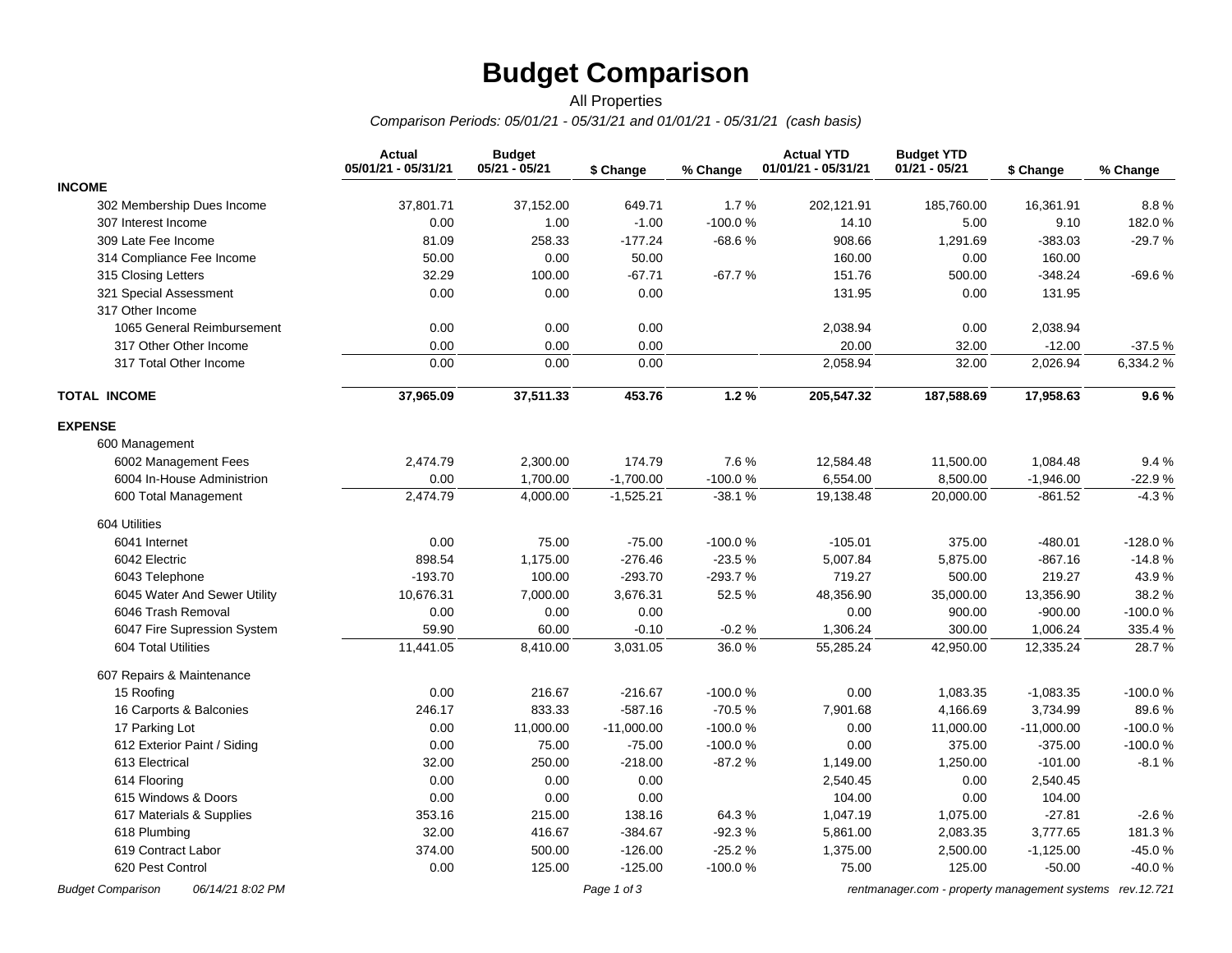|                                    | <b>Actual</b><br>05/01/21 - 05/31/21 | <b>Budget</b><br>05/21 - 05/21 | \$ Change    | % Change  | <b>Actual YTD</b><br>01/01/21 - 05/31/21 | <b>Budget YTD</b><br>$01/21 - 05/21$ | \$ Change    | % Change  |
|------------------------------------|--------------------------------------|--------------------------------|--------------|-----------|------------------------------------------|--------------------------------------|--------------|-----------|
| 621 Fence & Gate Repair            | 332.74                               | 500.00                         | $-167.26$    | $-33.5%$  | 2,789.59                                 | 2,500.00                             | 289.59       | 11.6%     |
| 624 Structural/Foundation          | 0.00                                 | 100.00                         | $-100.00$    | $-100.0%$ | 0.00                                     | 500.00                               | $-500.00$    | $-100.0%$ |
| 608 Landscaping/Trees/Grounds      | 0.00                                 | 166.67                         | $-166.67$    | $-100.0%$ | 5,157.50                                 | 833.35                               | 4,324.15     | 518.9%    |
| 607 Total Repairs & Maintenance    | 1,370.07                             | 14,398.34                      | $-13,028.27$ | $-90.5%$  | 28,000.41                                | 27,491.74                            | 508.67       | 1.9%      |
| 670 Taxes/Insurance                |                                      |                                |              |           |                                          |                                      |              |           |
| 675 Insurance                      | $-113.91$                            | 10,200.00                      | $-10,313.91$ | $-101.1%$ | 65,419.93                                | 71,300.00                            | $-5,880.07$  | $-8.2%$   |
| 670 Total Taxes/Insurance          | $-113.91$                            | 10,200.00                      | $-10,313.91$ | $-101.1%$ | 65,419.93                                | 71,300.00                            | $-5,880.07$  | $-8.2%$   |
| 671 Legal, Professional Fees       |                                      |                                |              |           |                                          |                                      |              |           |
| 6710 Legal/Attorney                | 0.00                                 | 367.00                         | $-367.00$    | $-100.0%$ | 173.00                                   | 1,835.00                             | $-1,662.00$  | -90.6%    |
| 6711 Accounting/Accountant         | 300.00                               | 0.00                           | 300.00       |           | 300.00                                   | 275.00                               | 25.00        | 9.1%      |
| 6712 Lien Filing Fees              | 0.00                                 | 30.00                          | $-30.00$     | $-100.0%$ | 0.00                                     | 150.00                               | $-150.00$    | -100.0%   |
| 671 Total Legal, Professional Fees | 300.00                               | 397.00                         | $-97.00$     | $-24.4%$  | 473.00                                   | 2,260.00                             | $-1,787.00$  | $-79.1%$  |
| 676 Accounting Software            |                                      |                                |              |           |                                          |                                      |              |           |
| 6760 PayLease Charge               | 0.00                                 | 0.00                           | 0.00         |           | 145.00                                   | 0.00                                 | 145.00       |           |
| 6761 Software Rental               | 0.00                                 | 110.00                         | $-110.00$    | $-100.0%$ | $-290.00$                                | 550.00                               | $-840.00$    | $-152.7%$ |
| 676 Other Accounting Software      | 580.00                               | 0.00                           | 580.00       |           | 505.00                                   | 0.00                                 | 505.00       |           |
| 676 Total Accounting Software      | 580.00                               | 110.00                         | 470.00       | 427.3%    | 360.00                                   | 550.00                               | $-190.00$    | $-34.5%$  |
| 700 Office / Adminstrative         |                                      |                                |              |           |                                          |                                      |              |           |
| 678 Bank Charges/Fees              | 12.00                                | 0.00                           | 12.00        |           | 79.00                                    | 0.00                                 | 79.00        |           |
| 7000 Postage                       | 0.00                                 | 40.00                          | $-40.00$     | $-100.0%$ | 27.65                                    | 200.00                               | $-172.35$    | $-86.2%$  |
| 7003 Office Supplies               | $-119.12$                            | 36.67                          | $-155.79$    | -424.8%   | 201.12                                   | 183.35                               | 17.77        | 9.7%      |
| 700 Other Office / Adminstrative   | 0.00                                 | 0.00                           | 0.00         |           | 525.00                                   | 0.00                                 | 525.00       |           |
| 700 Total Office / Adminstrative   | $-107.12$                            | 76.67                          | $-183.79$    | -239.7%   | 832.77                                   | 383.35                               | 449.42       | 117.2 %   |
| 5014 CAPITAL IMPROVEMENTS          |                                      |                                |              |           |                                          |                                      |              |           |
| 501406 Windows, Siding or Painting | 18,585.00                            | 4,000.00                       | 14,585.00    | 364.6%    | 53,854.39                                | 20,000.00                            | 33,854.39    | 169.3%    |
| 501409 Parking Lot                 | 19,035.00                            | 0.00                           | 19,035.00    |           | 19,035.00                                | 0.00                                 | 19,035.00    |           |
| 5014 Other CAPITAL IMPROVEMENTS    | 0.00                                 | 0.00                           | 0.00         |           | 288.83                                   | 0.00                                 | 288.83       |           |
| 5014 Total CAPITAL IMPROVEMENTS    | 37,620.00                            | 4,000.00                       | 33,620.00    | 840.5%    | 73,178.22                                | 20,000.00                            | 53,178.22    | 265.9%    |
| 5102 Reserve Transfer              | 0.00                                 | 4,000.00                       | $-4,000.00$  | $-100.0%$ | 0.00                                     | 20,000.00                            | $-20,000.00$ | $-100.0%$ |
| 6001 Other Expenses                | 0.00                                 | 10.80                          | $-10.80$     | $-100.0%$ | 0.00                                     | 10.80                                | $-10.80$     | -100.0%   |
| <b>TOTAL EXPENSE</b>               | 53,564.88                            | 45,602.81                      | 7,962.07     | 17.5%     | 242,688.05                               | 204,945.89                           | 37,742.16    | 18.4 %    |
| <b>OTHER INCOME</b>                |                                      |                                |              |           |                                          |                                      |              |           |
| 800 Unallocated Prepays            | $-718.37$                            | 0.00                           | $-718.37$    |           | 2,446.53                                 | 0.00                                 | 2,446.53     |           |
| <b>TOTAL OTHER INCOME</b>          | $-718.37$                            | 0.00                           | $-718.37$    |           | 2,446.53                                 | 0.00                                 | 2,446.53     |           |
| <b>NET INCOME</b>                  | $-16,318.16$                         | $-8,091.48$                    | $-8,226.68$  | $-101.7%$ | $-34,694.20$                             | $-17,357.20$                         | $-17,337.00$ | -99.9%    |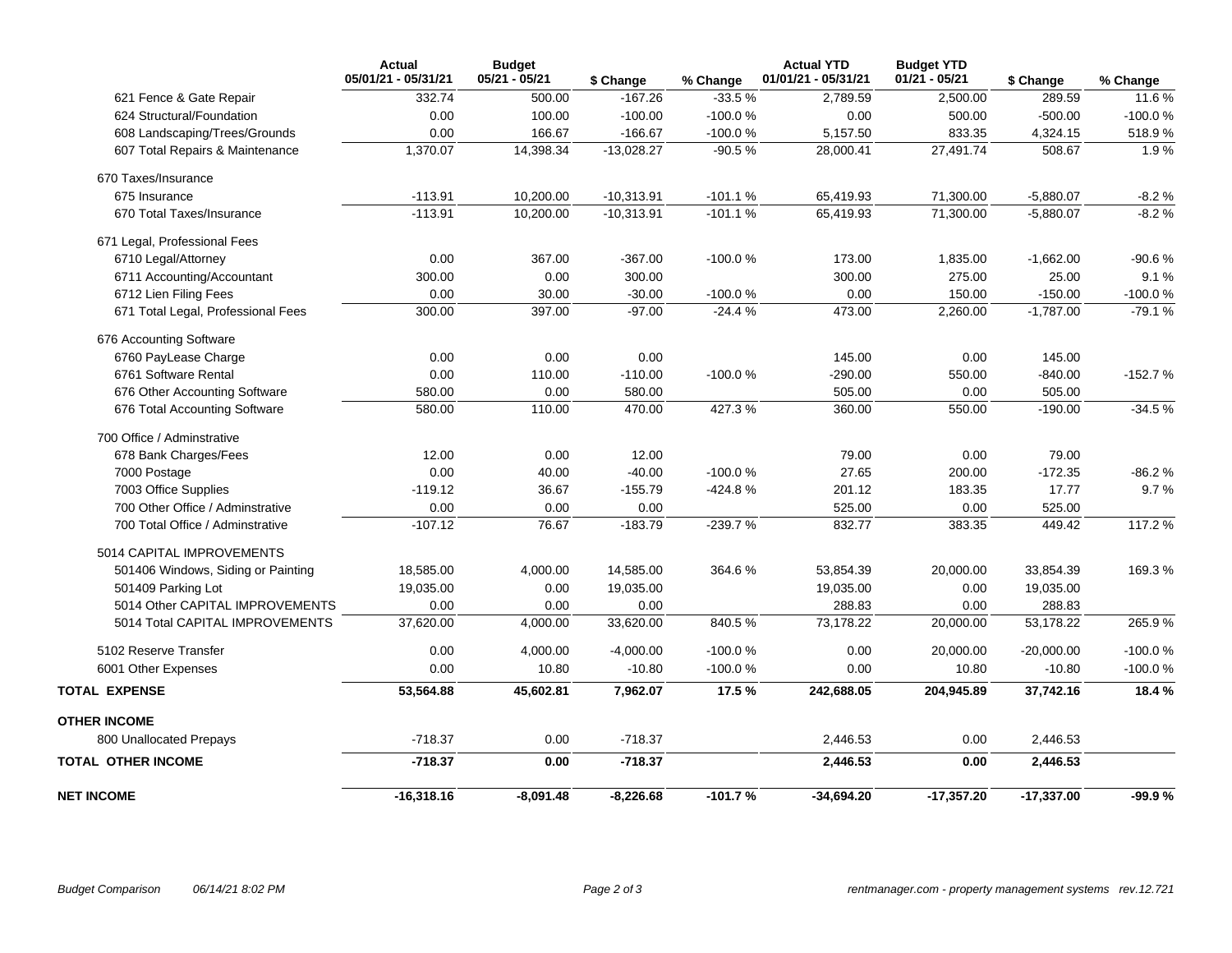|                           | Actual<br>05/01/21 - 05/31/21 | <b>Budget</b><br>05/21 - 05/21 | \$ Change   | % Change | <b>Actual YTD</b><br>01/01/21 - 05/31/21 | <b>Budget YTD</b><br>01/21 - 05/21 | \$ Change    | % Change |
|---------------------------|-------------------------------|--------------------------------|-------------|----------|------------------------------------------|------------------------------------|--------------|----------|
| <b>NET INCOME SUMMARY</b> |                               |                                |             |          |                                          |                                    |              |          |
| Income                    | 37,965.09                     | 37.511.33                      | 453.76      | 1.2 %    | 205.547.32                               | 187.588.69                         | 17.958.63    | $9.6\%$  |
| Expense                   | $-53.564.88$                  | $-45.602.81$                   | $-7.962.07$ | 17.5 %   | $-242.688.05$                            | $-204.945.89$                      | $-37.742.16$ | 18.4 %   |
| Other Income & Expense    | $-718.37$                     | 0.00                           | $-718.37$   |          | 2.446.53                                 | 0.00                               | 2.446.53     |          |
| <b>NET INCOME</b>         | $-16,318.16$                  | $-8,091.48$                    | $-8,226.68$ | -101.7 % | $-34,694.20$                             | -17,357.20                         | -17,337.00   | $-99.9%$ |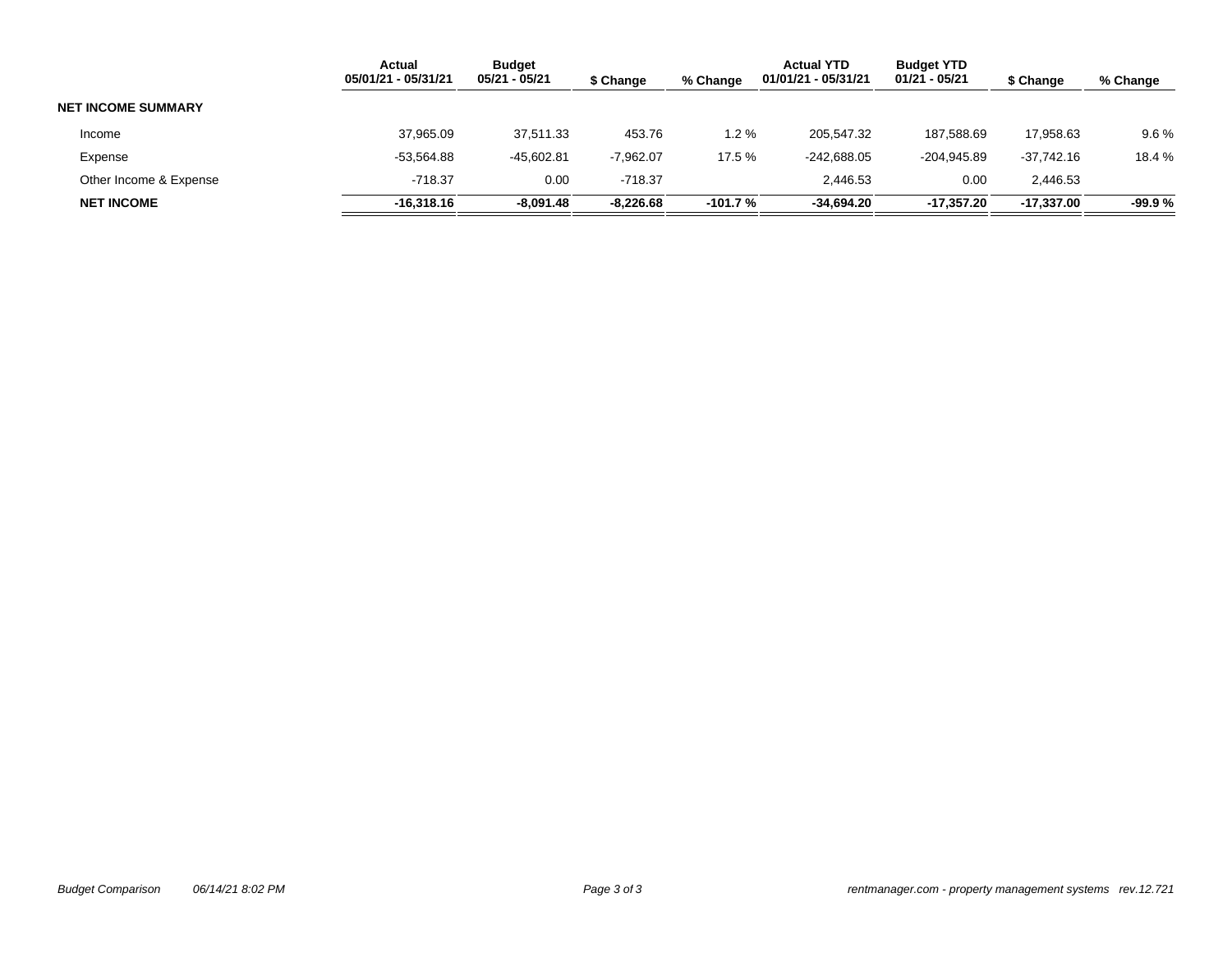# **Actual/Budget Fiscal Year Analysis**

#### *Analysis for Fiscal Year 01/01/21 - 12/31/21 (cash basis) as of As of 05/31/21* All Properties

|                                     |           | Actual              |                               |                     |               |               |               |               | <b>Budget</b>       |                   |               |               | <b>REVISED</b>                                                                                                            | <b>ORIGINAL</b> |
|-------------------------------------|-----------|---------------------|-------------------------------|---------------------|---------------|---------------|---------------|---------------|---------------------|-------------------|---------------|---------------|---------------------------------------------------------------------------------------------------------------------------|-----------------|
|                                     | JAN 21    | <b>FEB 21</b>       | <b>MAR 21</b>                 | <b>APR 21</b>       | <b>MAY 21</b> | <b>JUN 21</b> | <b>JUL 21</b> | <b>AUG 21</b> | <b>SEP 21</b>       | OCT <sub>21</sub> | <b>NOV 21</b> | <b>DEC 21</b> | <b>TOTAL</b>                                                                                                              | <b>BUDGET</b>   |
| <b>INCOME</b>                       |           |                     |                               |                     |               |               |               |               |                     |                   |               |               |                                                                                                                           |                 |
| 302 Membership Dues Incom           | 40,782.09 | 38,553.11           | 43,787.98                     | 41,197.02 37,801.71 |               | 37,152.00     | 37,152.00     |               | 37,152.00 37,152.00 | 37,152.00         | 37,152.00     | 37,152.00     | 462,185.91                                                                                                                | 445,824.00      |
| 307 Interest Income                 | 3.64      | 3.29                | 3.64                          | 3.53                | 0.00          | 1.00          | 1.00          | 1.00          | 1.00                | 1.00              | 1.00          | 1.00          | 21.10                                                                                                                     | 12.00           |
| 309 Late Fee Income                 | 180.29    | 102.01              | 357.37                        | 187.90              | 81.09         | 258.33        | 258.33        | 258.33        | 258.33              | 258.33            | 258.33        | 258.33        | 2,716.97                                                                                                                  | 3,100.00        |
| 314 Compliance Fee Income           | 0.00      | 45.00               | 0.00                          | 65.00               | 50.00         | 0.00          | 0.00          | 0.00          | 0.00                | 0.00              | 0.00          | 0.00          | 160.00                                                                                                                    | 0.00            |
| 315 Closing Letters                 | 1.76      | 50.00               | 112.71                        | $-45.00$            | 32.29         | 100.00        | 100.00        | 100.00        | 100.00              | 100.00            | 100.00        | 100.00        | 851.76                                                                                                                    | 1,200.00        |
| 321 Special Assessment              | 0.00      | 13.21               | 118.74                        | 0.00                | 0.00          | 0.00          | 0.00          | 0.00          | 0.00                | 0.00              | 0.00          | 0.00          | 131.95                                                                                                                    | 0.00            |
| 317 Other Income                    |           |                     |                               |                     |               |               |               |               |                     |                   |               |               |                                                                                                                           |                 |
| 1065 General Reimbursem             | $-24.06$  | 0.00                | 2,225.00                      | $-162.00$           | 0.00          | 0.00          | 54.16         | 0.00          | 0.00                | 0.00              | 0.00          | 0.00          | 2,093.10                                                                                                                  | 54.16           |
| 317 Other Other Income              | 0.00      | 0.00                | 20.00                         | 0.00                | 0.00          | 0.00          | 0.00          | 0.00          | 0.00                | 0.00              | 0.00          | 0.00          | 20.00                                                                                                                     | 32.00           |
| 317 Total Other Income              | $-24.06$  | 0.00                | 2,245.00                      | $-162.00$           | 0.00          | 0.00          | 54.16         | 0.00          | 0.00                | 0.00              | 0.00          | 0.00          | 2,113.10                                                                                                                  | 86.16           |
| <b>TOTAL INCOME</b>                 |           | 40.943.72 38.766.62 |                               |                     |               |               |               |               |                     |                   |               |               | 46,625.44 41,246.45 37,965.09 37,511.33 37,565.49 37,511.33 37,511.33 37,511.33 37,511.33 37,511.33 468,180.79 450,222.16 |                 |
| <b>EXPENSE</b>                      |           |                     |                               |                     |               |               |               |               |                     |                   |               |               |                                                                                                                           |                 |
| 600 Management                      |           |                     |                               |                     |               |               |               |               |                     |                   |               |               |                                                                                                                           |                 |
| 6002 Management Fees                | 2,530.55  | 2,456.62            | 2,325.00                      | 2,797.52            | 2,474.79      | 2,300.00      | 2,300.00      | 2,300.00      | 2,300.00            | 2,300.00          | 2,300.00      | 2,300.00      | 28,684.48                                                                                                                 | 27,600.00       |
| 6004 In-House Administrior          | 1,779.00  | 1,575.00            | 2,100.00                      | 1,100.00            | 0.00          | 1,700.00      | 1,700.00      | 1,700.00      | 1,700.00            | 1,700.00          | 1,700.00      | 1,700.00      | 18,454.00                                                                                                                 | 20,400.00       |
| 600 Total Management                | 4,309.55  | 4,031.62            | 4,425.00                      | 3,897.52            | 2,474.79      | 4,000.00      | 4,000.00      | 4,000.00      | 4,000.00            | 4,000.00          | 4,000.00      | 4,000.00      | 47,138.48                                                                                                                 | 48,000.00       |
| 604 Utilities                       |           |                     |                               |                     |               |               |               |               |                     |                   |               |               |                                                                                                                           |                 |
| 6041 Internet                       | $-105.01$ | 0.00                | 0.00                          | 0.00                | 0.00          | 75.00         | 75.00         | 75.00         | 75.00               | 75.00             | 75.00         | 75.00         | 419.99                                                                                                                    | 900.00          |
| 6042 Electric                       | 1,150.56  | 903.21              | 900.12                        | 1,155.41            | 898.54        | 1,175.00      | 1,175.00      | 1,175.00      | 1,175.00            | 1,175.00          | 1,175.00      | 1,175.00      | 13,232.84                                                                                                                 | 14,100.00       |
| 6043 Telephone                      | $-26.36$  | 341.29              | 316.82                        | 281.22              | $-193.70$     | 100.00        | 100.00        | 100.00        | 100.00              | 100.00            | 100.00        | 100.00        | 1,419.27                                                                                                                  | 1,200.00        |
| 6045 Water And Sewer Util 10,575.76 |           | 8,721.88            | 9,706.55                      | 8,676.40            | 10,676.31     | 7,000.00      | 7,000.00      | 7,000.00      | 7,000.00            | 7,000.00          | 7,000.00      | 7,000.00      | 97,356.90                                                                                                                 | 84,000.00       |
| 6046 Trash Removal                  | 0.00      | 0.00                | 0.00                          | 0.00                | 0.00          | 600.00        | 0.00          | 0.00          | 450.00              | 0.00              | 0.00          | 0.00          | 1,050.00                                                                                                                  | 1,950.00        |
| 6047 Fire Supression Syste          | 119.80    | 0.00                | 1,066.64                      | 59.90               | 59.90         | 60.00         | 60.00         | 60.00         | 60.00               | 60.00             | 60.00         | 60.00         | 1,726.24                                                                                                                  | 720.00          |
| 604 Total Utilities                 | 11,714.75 | 9,966.38            | 11,990.13 10,172.93 11,441.05 |                     |               | 9,010.00      | 8,410.00      | 8,410.00      | 8,860.00            | 8,410.00          | 8,410.00      |               | 8,410.00 115,205.24                                                                                                       | 102,870.00      |
| 607 Repairs & Maintenance           |           |                     |                               |                     |               |               |               |               |                     |                   |               |               |                                                                                                                           |                 |
| 15 Roofing                          | 0.00      | 0.00                | 0.00                          | 0.00                | 0.00          | 216.67        | 216.67        | 216.67        | 216.66              | 216.66            | 216.66        | 216.66        | 1,516.65                                                                                                                  | 2,600.00        |
| 16 Carports & Balconies             | 5,664.12  | 136.00              | 184.20                        | 1,671.19            | 246.17        | 833.33        | 833.33        | 833.33        | 833.33              | 833.33            | 833.33        | 833.33        | 13,734.99                                                                                                                 | 10,000.00       |
| 17 Parking Lot                      | 0.00      | 0.00                | 0.00                          | 0.00                | 0.00          | 0.00          | 0.00          | 0.00          | 0.00                | 0.00              | 0.00          | 0.00          | 0.00                                                                                                                      | 11,000.00       |
| 612 Exterior Paint / Siding         | 0.00      | 0.00                | 0.00                          | 0.00                | 0.00          | 75.00         | 75.00         | 75.00         | 75.00               | 75.00             | 75.00         | 75.00         | 525.00                                                                                                                    | 900.00          |
| 613 Electrical                      | 439.00    | 0.00                | 616.00                        | 62.00               | 32.00         | 250.00        | 250.00        | 250.00        | 250.00              | 250.00            | 250.00        | 250.00        | 2,899.00                                                                                                                  | 3,000.00        |
| 614 Flooring                        | 964.53    | 0.00                | 0.00                          | 1,575.92            | 0.00          | 0.00          | 0.00          | 0.00          | 0.00                | 0.00              | 0.00          | 0.00          | 2,540.45                                                                                                                  | 0.00            |
| 615 Windows & Doors                 | 104.00    | 0.00                | 0.00                          | 0.00                | 0.00          | 0.00          | 0.00          | 0.00          | 0.00                | 0.00              | 0.00          | 0.00          | 104.00                                                                                                                    | 0.00            |
| 617 Materials & Supplies            | 273.45    | 11.92               | 211.90                        | 196.76              | 353.16        | 215.00        | 215.00        | 215.00        | 215.00              | 215.00            | 215.00        | 215.00        | 2,552.19                                                                                                                  | 2,580.00        |
| 618 Plumbing                        | 2,122.00  | 2,537.00            | 979.50                        | 190.50              | 32.00         | 416.67        | 416.67        | 416.67        | 416.66              | 416.66            | 416.66        | 416.66        | 8,777.65                                                                                                                  | 5,000.00        |
| 619 Contract Labor                  | 144.00    | 176.00              | 508.25                        | 172.75              | 374.00        | 500.00        | 500.00        | 500.00        | 500.00              | 500.00            | 500.00        | 500.00        | 4,875.00                                                                                                                  | 6,000.00        |
| 620 Pest Control                    | 0.00      | 0.00                | 0.00                          | 75.00               | 0.00          | 0.00          | 0.00          | 2,355.00      | 0.00                | 125.00            | 0.00          | 0.00          | 2,555.00                                                                                                                  | 2,605.00        |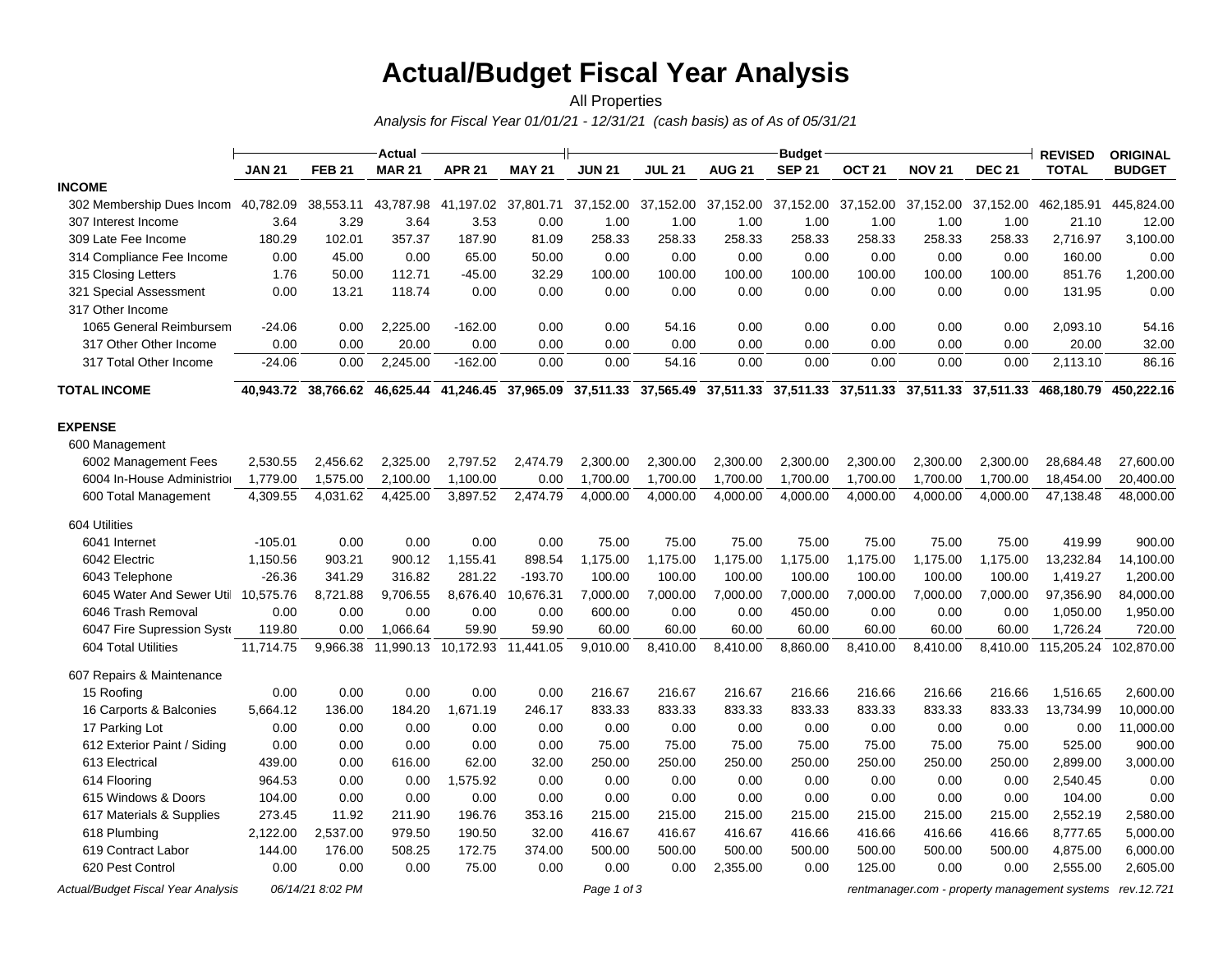|                                                         |               |                                 | Actual                    |               |                     |               |               |               | <b>Budget</b> |                   |               |               | <b>REVISED</b>                                                                                                                                | <b>ORIGINAL</b>       |
|---------------------------------------------------------|---------------|---------------------------------|---------------------------|---------------|---------------------|---------------|---------------|---------------|---------------|-------------------|---------------|---------------|-----------------------------------------------------------------------------------------------------------------------------------------------|-----------------------|
|                                                         | <b>JAN 21</b> | <b>FEB 21</b>                   | <b>MAR 21</b>             | <b>APR 21</b> | <b>MAY 21</b>       | <b>JUN 21</b> | <b>JUL 21</b> | <b>AUG 21</b> | <b>SEP 21</b> | OCT <sub>21</sub> | <b>NOV 21</b> | <b>DEC 21</b> | <b>TOTAL</b>                                                                                                                                  | <b>BUDGET</b>         |
| 621 Fence & Gate Repair                                 | 815.64        | 225.04                          | 820.96                    | 595.21        | 332.74              | 500.00        | 500.00        | 500.00        | 500.00        | 500.00            | 500.00        | 500.00        | 6,289.59                                                                                                                                      | 6,000.00              |
| 624 Structural/Foundation                               | 0.00          | 0.00                            | 0.00                      | 0.00          | 0.00                | 100.00        | 100.00        | 100.00        | 100.00        | 100.00            | 100.00        | 100.00        | 700.00                                                                                                                                        | 1,200.00              |
| 608 Landscaping/Trees/Gr                                | 100.00        | 378.75                          | 3,730.00                  | 948.75        | 0.00                | 166.67        | 166.67        | 166.67        | 166.66        | 166.66            | 166.66        | 166.66        | 6,324.15                                                                                                                                      | 2,000.00              |
| 607 Total Repairs & Mainte 10,626.74                    |               | 3,464.71                        | 7,050.81                  | 5,488.08      | 1,370.07            | 3,273.34      | 3,273.34      | 5,628.34      | 3,273.31      | 3,398.31          | 3,273.31      | 3,273.31      | 53,393.67                                                                                                                                     | 52,885.00             |
| 670 Taxes/Insurance                                     |               |                                 |                           |               |                     |               |               |               |               |                   |               |               |                                                                                                                                               |                       |
| 675 Insurance                                           |               | 11,166.82  11,666.82  42,260.20 |                           | 440.00        | $-113.91$           | 10.200.00     | 10,200.00     | 10,200.00     | 10,200.00     | 10,200.00         | 10,200.00     | 10.200.00     |                                                                                                                                               | 136,819.93 142,700.00 |
| 670 Total Taxes/Insurance 11,166.82 11,666.82 42,260.20 |               |                                 |                           | 440.00        | $-113.91$           | 10.200.00     | 10,200.00     | 10,200.00     | 10,200.00     | 10,200.00         | 10,200.00     | 10.200.00     | 136,819.93 142,700.00                                                                                                                         |                       |
| 671 Legal, Professional Fees                            |               |                                 |                           |               |                     |               |               |               |               |                   |               |               |                                                                                                                                               |                       |
| 6710 Legal/Attorney                                     | 0.00          | 64.00                           | 109.00                    | 0.00          | 0.00                | 367.00        | 367.00        | 367.00        | 367.00        | 367.00            | 367.00        | 367.00        | 2,742.00                                                                                                                                      | 4,404.00              |
| 6711 Accounting/Accounta                                | 0.00          | 0.00                            | 0.00                      | 0.00          | 300.00              | 0.00          | 0.00          | 0.00          | 0.00          | 0.00              | 0.00          | 0.00          | 300.00                                                                                                                                        | 275.00                |
| 6712 Lien Filing Fees                                   | 0.00          | 0.00                            | 0.00                      | 0.00          | 0.00                | 30.00         | 30.00         | 30.00         | 30.00         | 30.00             | 30.00         | 30.00         | 210.00                                                                                                                                        | 360.00                |
| 671 Total Legal, Professior                             | 0.00          | 64.00                           | 109.00                    | 0.00          | 300.00              | 397.00        | 397.00        | 397.00        | 397.00        | 397.00            | 397.00        | 397.00        | 3,252.00                                                                                                                                      | 5,039.00              |
| 676 Accounting Software                                 |               |                                 |                           |               |                     |               |               |               |               |                   |               |               |                                                                                                                                               |                       |
| 6760 PayLease Charge                                    | 0.00          | 0.00                            | 145.00                    | 0.00          | 0.00                | 0.00          | 0.00          | 0.00          | 0.00          | 0.00              | 0.00          | 0.00          | 145.00                                                                                                                                        | 0.00                  |
| 6761 Software Rental                                    | $-290.00$     | 0.00                            | 0.00                      | 0.00          | 0.00                | 110.00        | 110.00        | 110.00        | 110.00        | 110.00            | 110.00        | 110.00        | 480.00                                                                                                                                        | 1,320.00              |
| 6762 Website                                            | 0.00          | 0.00                            | 0.00                      | 0.00          | 0.00                | 0.00          | 120.00        | 0.00          | 0.00          | 0.00              | 0.00          | 0.00          | 120.00                                                                                                                                        | 120.00                |
| 676 Other Accounting Soft                               | $-145.00$     | 145.00                          | 35.00                     | $-110.00$     | 580.00              | 0.00          | 0.00          | 0.00          | 0.00          | 0.00              | 0.00          | 0.00          | 505.00                                                                                                                                        | 0.00                  |
| 676 Total Accounting Softw                              | $-435.00$     | 145.00                          | 180.00                    | $-110.00$     | 580.00              | 110.00        | 230.00        | 110.00        | 110.00        | 110.00            | 110.00        | 110.00        | 1,250.00                                                                                                                                      | 1,440.00              |
| 700 Office / Adminstrative                              |               |                                 |                           |               |                     |               |               |               |               |                   |               |               |                                                                                                                                               |                       |
| 678 Bank Charges/Fees                                   | 5.50          | 32.50                           | 5.00                      | 24.00         | 12.00               | 0.00          | 0.00          | 0.00          | 0.00          | 0.00              | 0.00          | 0.00          | 79.00                                                                                                                                         | 0.00                  |
| 7000 Postage                                            | 0.00          | 0.00                            | 0.00                      | 27.65         | 0.00                | 40.00         | 40.00         | 40.00         | 40.00         | 40.00             | 40.00         | 40.00         | 307.65                                                                                                                                        | 480.00                |
| 7001 Printing & Publication                             | 0.00          | 0.00                            | 0.00                      | 0.00          | 0.00                | 0.00          | 0.00          | 0.00          | 0.00          | 0.00              | 200.00        | 0.00          | 200.00                                                                                                                                        | 200.00                |
| 7003 Office Supplies                                    | 0.00          | 0.00                            | 320.24                    | 0.00          | $-119.12$           | 36.67         | 36.67         | 36.67         | 36.66         | 36.66             | 36.66         | 36.66         | 457.77                                                                                                                                        | 440.00                |
| 700 Other Office / Adminstr                             | 525.00        | 0.00                            | 0.00                      | 0.00          | 0.00                | 0.00          | 0.00          | 0.00          | 0.00          | 0.00              | 0.00          | 0.00          | 525.00                                                                                                                                        | 0.00                  |
| 700 Total Office / Adminstra                            | 530.50        | 32.50                           | 325.24                    | 51.65         | $-107.12$           | 76.67         | 76.67         | 76.67         | 76.66         | 76.66             | 276.66        | 76.66         | 1,569.42                                                                                                                                      | 1,120.00              |
| 5014 CAPITAL IMPROVEME                                  |               |                                 |                           |               |                     |               |               |               |               |                   |               |               |                                                                                                                                               |                       |
| 501406 Windows, Siding or                               | 0.00          |                                 | 48.00 22,835.71 12,385.68 |               | 18,585.00           | 4,000.00      | 4,000.00      | 4,000.00      | 4,000.00      | 4,000.00          | 4,000.00      | 4,000.00      | 81,854.39                                                                                                                                     | 48,000.00             |
| 501409 Parking Lot                                      | 0.00          | 0.00                            | 0.00                      | 0.00          | 19,035.00           | 0.00          | 0.00          | 0.00          | 0.00          | 0.00              | 0.00          | 0.00          | 19,035.00                                                                                                                                     | 0.00                  |
| 5014 Other CAPITAL IMPF                                 | 0.00          | 0.00                            | 288.83                    | 0.00          | 0.00                | 0.00          | 0.00          | 0.00          | 0.00          | 0.00              | 0.00          | 0.00          | 288.83                                                                                                                                        | 0.00                  |
| 5014 Total CAPITAL IMPR                                 | 0.00          | 48.00                           | 23,124.54                 | 12,385.68     | 37,620.00           | 4,000.00      | 4,000.00      | 4,000.00      | 4,000.00      | 4,000.00          | 4,000.00      | 4,000.00      | 101,178.22                                                                                                                                    | 48,000.00             |
| 5102 Reserve Transfer                                   | 0.00          | 0.00                            | 0.00                      | 0.00          | 0.00                | 4,000.00      | 4,000.00      | 4,000.00      | 4,000.00      | 4,000.00          | 4,000.00      | 4,000.00      | 28,000.00                                                                                                                                     | 48,000.00             |
| 5199 Adjustments To Expens                              | 0.00          | 0.00                            | 0.00                      | 0.00          | 0.00                | 0.00          | 143.72        | 0.00          | 0.00          | 0.00              | 0.00          | 0.00          | 143.72                                                                                                                                        | 143.72                |
| 6001 Other Expenses                                     | 0.00          | 0.00                            | 0.00                      | 0.00          | 0.00                | 0.00          | 0.00          | 0.00          | 0.00          | 0.00              | 0.00          | 0.00          | 0.00                                                                                                                                          | 10.80                 |
| <b>TOTAL EXPENSE</b>                                    |               |                                 |                           |               |                     |               |               |               |               |                   |               |               | 37,913.36 29,419.03 89,464.92 32,325.86 53,564.88 35,067.01 34,730.73 36,822.01 34,916.97 34,591.97 34,666.97 34,466.97 487,950.68 450,208.52 |                       |
| <b>OTHER INCOME</b>                                     |               |                                 |                           |               |                     |               |               |               |               |                   |               |               |                                                                                                                                               |                       |
| 800 Unallocated Prepays                                 | 6,213.96      | $-1,855.33$                     | 975.06                    | $-2,168.79$   | $-718.37$           | 0.00          | 0.00          | 0.00          | 0.00          | 0.00              | 0.00          | 0.00          | 2,446.53                                                                                                                                      | 0.00                  |
| <b>TOTAL OTHER INCOME</b>                               | 6,213.96      | $-1,855.33$                     | 975.06                    | $-2,168.79$   | $-718.37$           | 0.00          | 0.00          | 0.00          | 0.00          | 0.00              | 0.00          | 0.00          | 2,446.53                                                                                                                                      | 0.00                  |
|                                                         |               |                                 |                           |               |                     |               |               |               |               |                   |               |               |                                                                                                                                               |                       |
| <b>NET INCOME</b>                                       | 9,244.32      |                                 | 7,492.26 -41,864.42       |               | 6,751.80 -16,318.16 | 2,444.32      | 2,834.76      | 689.32        | 2,594.36      | 2,919.36          | 2,844.36      | 3,044.36      | $-17,323.36$                                                                                                                                  | 13.64                 |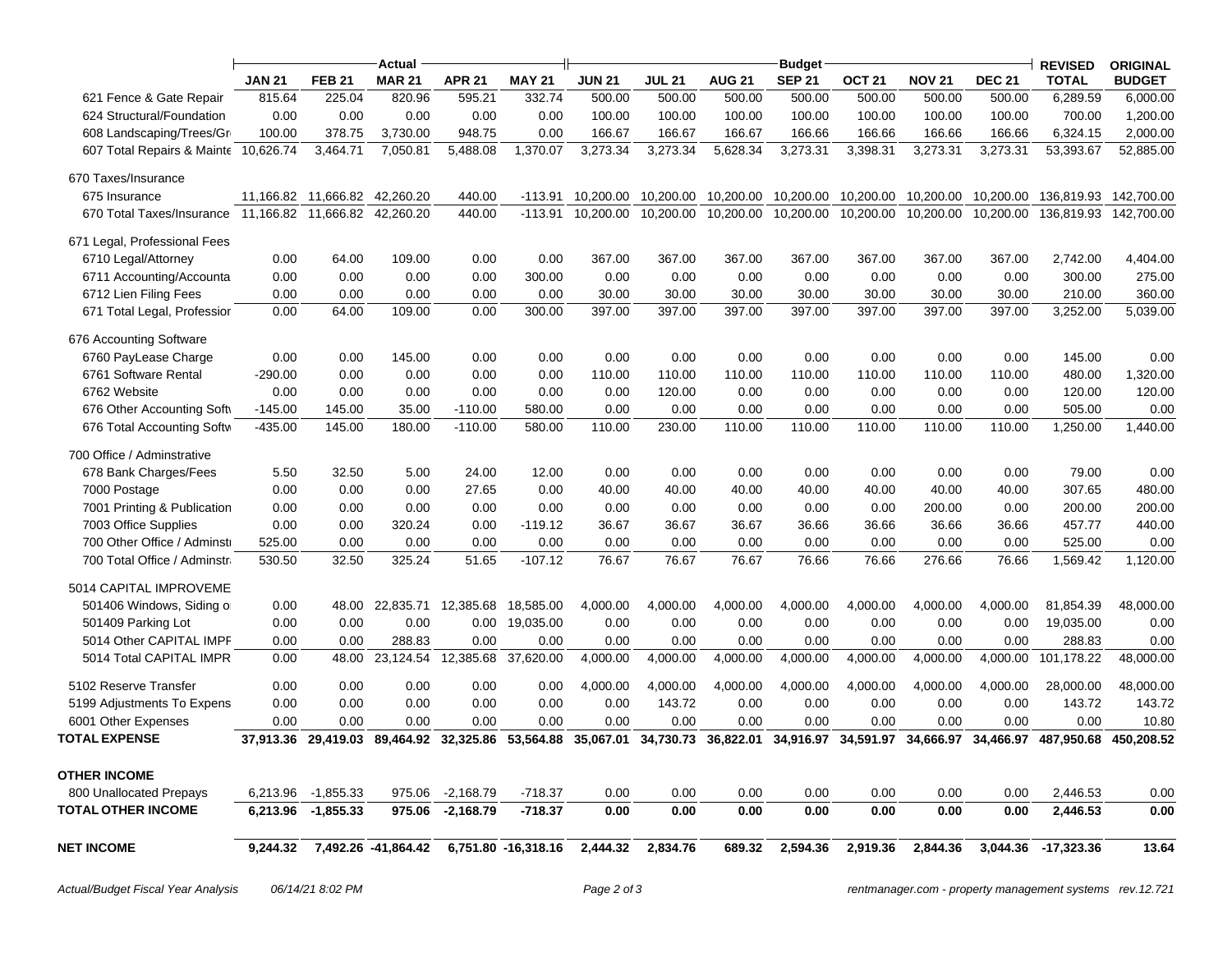|                           | Actual        |               |                     | <b>Budget</b> |                     |               |               |               |               | <b>REVISED</b> | <b>ORIGINAL</b> |               |                     |                                                                                                                                                             |
|---------------------------|---------------|---------------|---------------------|---------------|---------------------|---------------|---------------|---------------|---------------|----------------|-----------------|---------------|---------------------|-------------------------------------------------------------------------------------------------------------------------------------------------------------|
|                           | <b>JAN 21</b> | <b>FEB 21</b> | <b>MAR 21</b>       | <b>APR 21</b> | <b>MAY 21</b>       | <b>JUN 21</b> | <b>JUL 21</b> | <b>AUG 21</b> | <b>SEP 21</b> | <b>OCT 21</b>  | <b>NOV 21</b>   | <b>DEC 21</b> | <b>TOTAL</b>        | <b>BUDGET</b>                                                                                                                                               |
| <b>NET INCOME SUMMARY</b> |               |               |                     |               |                     |               |               |               |               |                |                 |               |                     |                                                                                                                                                             |
| Income                    |               |               |                     |               |                     |               |               |               |               |                |                 |               |                     | 40,943.72 38.766.62 46.625.44 41.246.45 37,965.09 37,511.33 37,565.49 37,511.33 37,511.33 37,511.33 37,511.33 37,511.33 468,180.79 450,222.16               |
| Expense                   |               |               |                     |               |                     |               |               |               |               |                |                 |               |                     | -37,913.36 -29,419.03 -89,464.92 -32,325.86 -53,564.88 -35,067.01 -34,730.73 -36,822.01 -34,916.97 -34,591.97 -34,666.97 -34,466.97 -487,950.68 -450,208.52 |
| Other Income & Expense    | 6.213.96      | $-1.855.33$   | 975.06              | -2.168.79     | $-718.37$           | 0.00          | 0.00          | 0.00          | 0.00          | 0.00           | 0.00            | 0.00          | 2.446.53            | 0.00                                                                                                                                                        |
| <b>NET INCOME</b>         | 9.244.32      |               | 7.492.26 -41.864.42 |               | 6.751.80 -16.318.16 | 2.444.32      | 2.834.76      | 689.32        | 2.594.36      | 2.919.36       | 2.844.36        |               | 3.044.36 -17.323.36 | 13.64                                                                                                                                                       |

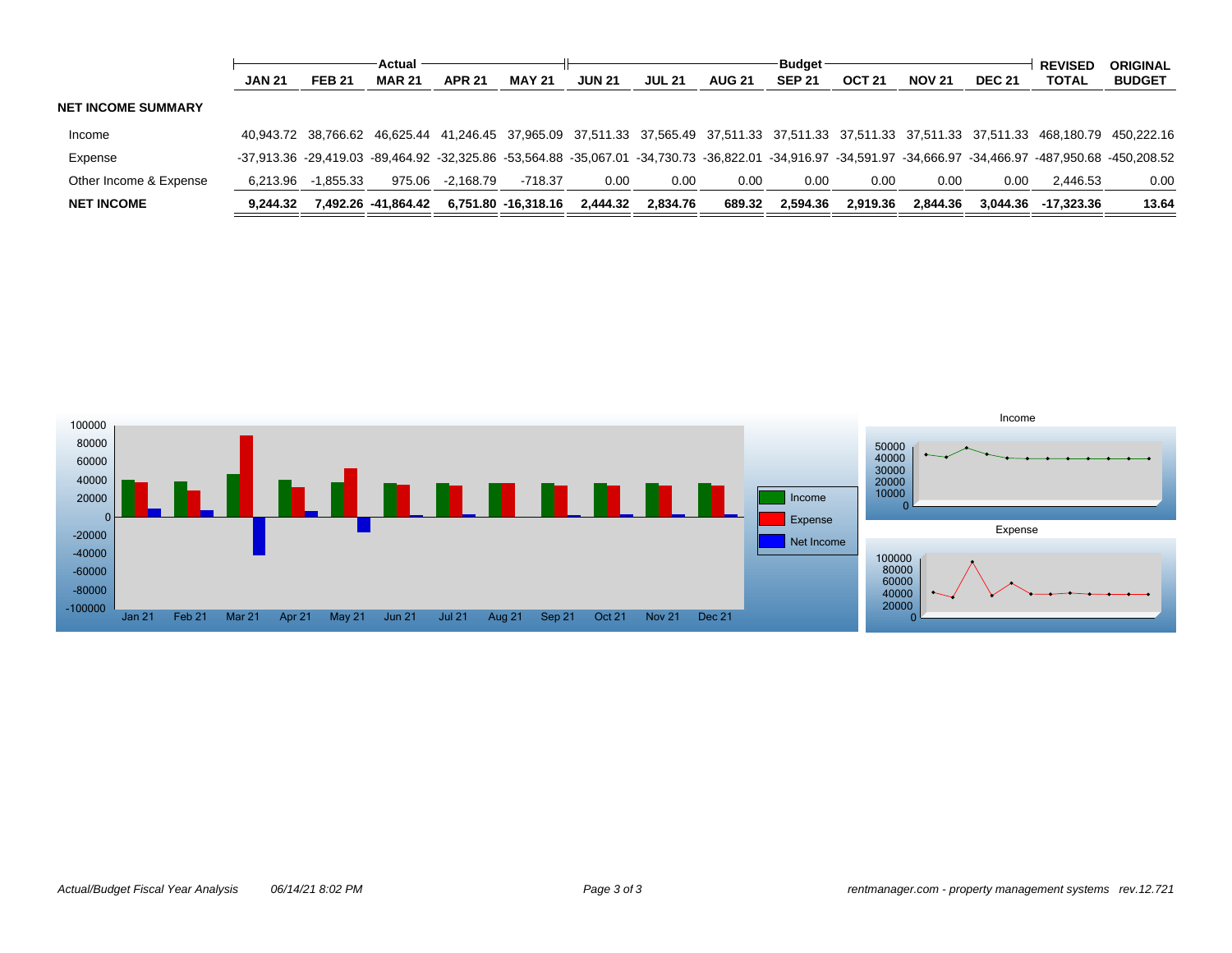## **Balance Sheet**

All Properties

*As of 05/31/21 (cash basis)*

#### **ASSETS**

| <b>Bank Account</b>                   |              |
|---------------------------------------|--------------|
| 1013 Quail BOK op                     | 30,195.10    |
| 1014 Quail BOK res                    | 214,468.54   |
| <b>Total Bank Account</b>             | 244,663.64   |
| <b>Accounts Receivable</b>            |              |
| 40011 Utility Reimbursement           | $-538.35$    |
| <b>Total Accounts Receivable</b>      | $-538.35$    |
| <b>Other Current Asset</b>            |              |
| 1100 Undeposited Funds                | 7,089.58     |
| 2010 Pass-through                     | 1.00         |
| <b>Total Other Current Asset</b>      | 7,090.58     |
| <b>Fixed Asset</b>                    |              |
| 1008 Buildings & Property             | 129.27       |
| 1009 Equipment & Machinery            | 1,829.29     |
| 1010 Office Equipment & Furnishings   | 1,491.38     |
| <b>Total Fixed Asset</b>              | 3,449.94     |
| <b>TOTAL ASSETS</b>                   | 254,665.81   |
| <b>LIABILITIES &amp; EQUITY</b>       |              |
| <b>Equity</b>                         |              |
| 3000 Net Income                       | $-34,694.20$ |
| 3001 Retained Earnings                | 289,360.01   |
| <b>Total Equity</b>                   | 254,665.81   |
| <b>TOTAL LIABILITIES &amp; EQUITY</b> | 254,665.81   |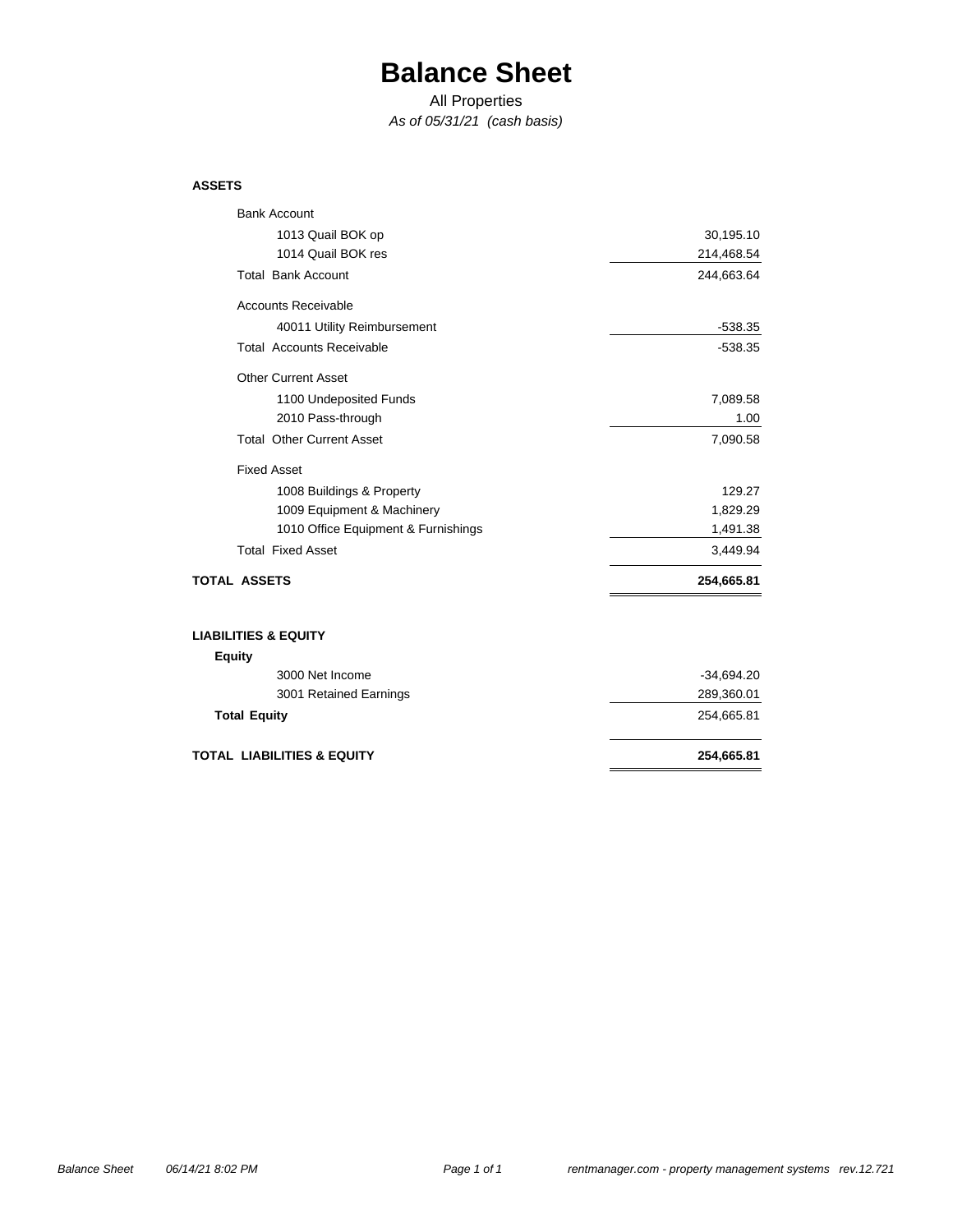## **Bank Reconciliation Report**

Quail BOK op *Reconciled on: 05/31121* 

| Date $ -$ | Ref#  | <b>Details</b>            | <b>Amount</b> |
|-----------|-------|---------------------------|---------------|
| 04/30/21  | 03673 | <b>Bank Deposit: ePay</b> | 171.13        |
| 05/04/21  | 03672 | <b>Bank Deposit</b>       | 7,100.75      |
| 05/04/21  | 03674 | Bank Deposit: ePay        | 286,85        |
| 05/05/21  | 03675 | <b>Bank Deposit</b>       | 1,482.67      |
| 05/05/21  | 03677 | <b>Bank Deposit ePay</b>  | 1,359.09      |
| 05/05/21  | 03678 | <b>Bank Deposit ePay</b>  | 812.01        |
| 05/06/21  | 03679 | <b>Bank Deposit ePay</b>  | 4,086.93      |
| 05/06/21  | 03680 | <b>Bank Deposit ePay</b>  | 526.30        |
| 05/07/21  | 03684 | <b>Bank Deposit ePay</b>  | 215.73        |
| 05/10/21  | 03681 | <b>Bank Deposit</b>       | 4,815.75      |
| 05/10/21  | 03682 | <b>Bank Deposit: ePay</b> | 570.52        |
| 05/12/21  | 03683 | <b>Bank Deposit</b>       | 868.50        |
| 05/12/21  | 03685 | <b>Bank Deposit: ePay</b> | 601.28        |
| 05/17/21  | 03686 | <b>Bank Deposit ePay</b>  | 215.73        |
| 05/18/21  | 03687 | <b>Bank Deposit ePay</b>  | 215.73        |
| 05/19/21  | 03688 | <b>Bank Deposit</b>       | 5,621.54      |
| 05/19/21  | 03689 | <b>Bank Deposit: ePay</b> | 1,492.03      |
| 05/24/21  | 03690 | <b>Bank Deposit: ePay</b> | 231.11        |
| 05/25/21  | 03691 | <b>Bank Deposit: ePay</b> | 300.00        |
| 05/26/21  | 03692 | <b>Bank Deposit</b>       | 1,291.30      |
| 05/26/21  | 03693 | <b>Bank Deposit: ePay</b> | 171.13        |
|           |       |                           | 32,436.08     |

## **Payments**

**Deposits** 

| Date $ -$ | Ref#       | <b>Details</b>                           | <b>Amount</b> |
|-----------|------------|------------------------------------------|---------------|
| 01/13/21  | 3133       | Hampton Fire & Security Protection LLC   | 59,90         |
| 04/21/21  | 3203       | <b>Britton Lumber</b>                    | 1,094.64      |
| 04/28/21  | 3210       | Kurts Pest Control Inc.                  | 75.00         |
| 04/28/21  | 3211       | Mullin Plumbing West Division, Inc.      | 158.50        |
| 04/28/21  | 3213       | <b>Travelers</b>                         | 440.00        |
| 04/28/21  | 3214       | <b>HomeDepot</b>                         | 135.29        |
| 05/03/21  | <b>EFT</b> | <b>Bank Direct Capital</b>               | 11,052.91     |
| 05/04/21  | <b>EFT</b> | <b>LCS</b>                               | 145.00        |
| 05/04/21  | <b>EFT</b> | bank of Oklahoma                         | 12.00         |
| 05/06/21  | 3218       | A Step Above Roofing L.L.C               | 18,585.00     |
| 05/07/21  | N3672      | Bank Deposit NSF (5/7/2021)              | 235.00        |
| 05/12/21  | 3219       | <b>HRES Maintenance &amp; Make Ready</b> | 520.75        |
| 05/12/21  | 3220       | OG&E                                     | 898.54        |
| 05/12/21  | 3221       | <b>HomeDepot</b>                         | 133.46        |
| 05/12/21  | 3222       | <b>LCS</b>                               | 145.00        |
| 05/12/21  | 3223       | Ancel Airington & Associates, PLLC       | 300,00        |
| 05/12/21  | 3224       | Lowes                                    | 32.64         |
| 05/12/21  | 3225       | Hampton Fire & Security Protection LLC   | 59.90         |
| 05/19/21  | 3226       | Office Depot Credit Plan                 | 127.92        |
| 05/19/21  | 3227       | <b>HRES Maintenance &amp; Make Ready</b> | 310.00        |
| 05/19/21  | 3228       | <b>HomeDepot</b>                         | 320.52        |
| 05/19/21  | 3229       | City of Oklahoma City                    | 9,707.70      |
| 05/19/21  | 3230       | Kevin Mcsween                            | 19,035.00     |
| 05/19/21  | 3231       | City of Oklahoma City                    | 709.69        |

Bank ReconcHiation 06/04121 9:43 AM

rentmanager com - property management systems rev. 12 721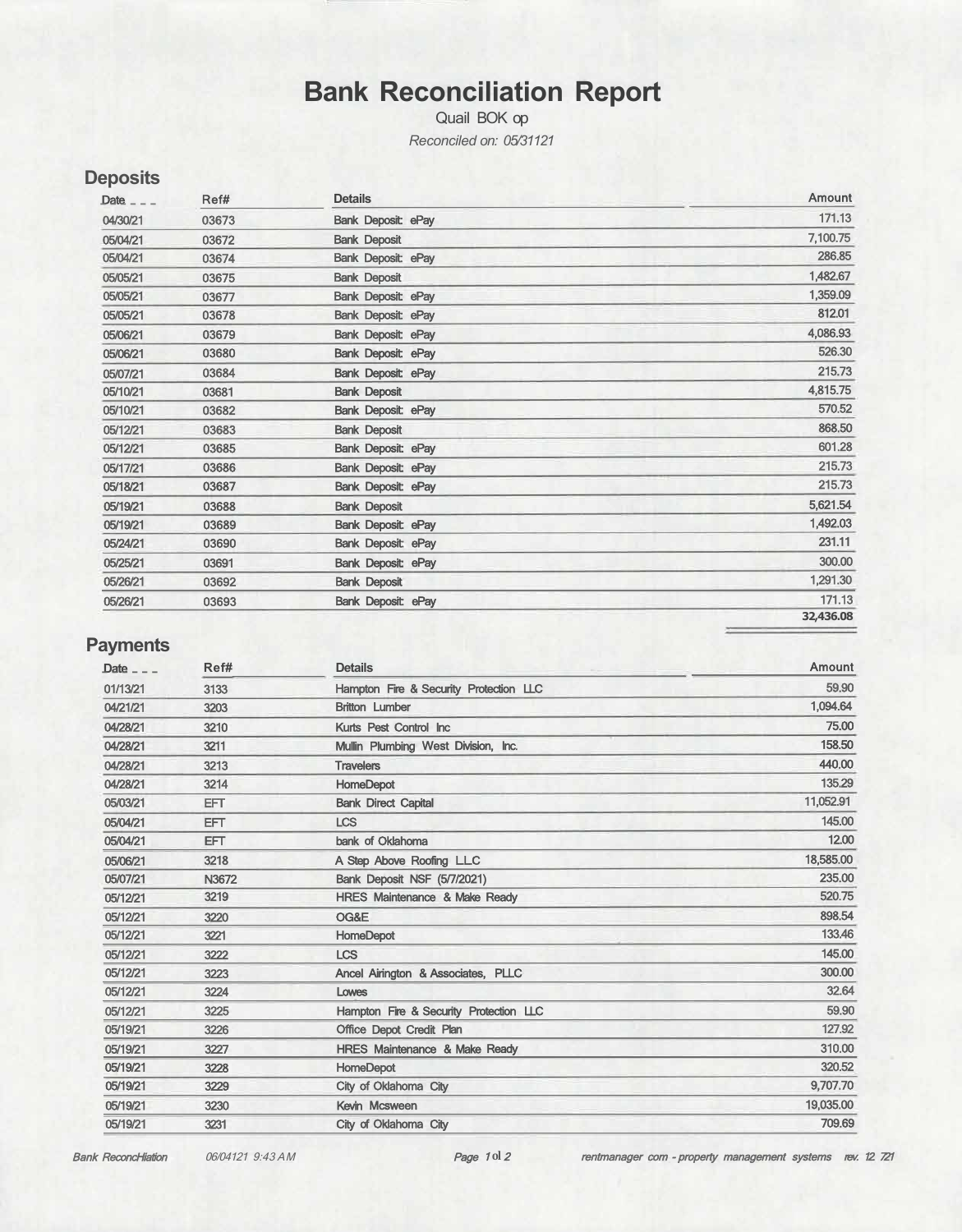| <b>Date</b> | Ref# | <b>Details</b>        | <b>Amount</b> |
|-------------|------|-----------------------|---------------|
| 05/26/21    | 3232 | City of Oklahoma City | 258.92        |
| 05/26/21    | ACH  | AT&T                  | 135.04        |
|             |      |                       | 64,688.32     |

## **Outstanding**

## **Payments**

| <b>Date</b> | Ref#       | <b>Details</b>              |                                                  | <b>Amount</b> |
|-------------|------------|-----------------------------|--------------------------------------------------|---------------|
| 02/24/21    | <b>ACH</b> | <b>AT&amp;T</b>             | VOID CK& DELETE BILL 5/31/21                     | 206.64        |
| 03/03/21    | 3164       | Norton 360                  | VOID CK& DELETE BILL 5/31/21                     | 247.04        |
| 03/03/21    |            | <b>Insurica</b>             | VOID CK& DELETE BILL 5/31/21                     | 11,166.82     |
| 03/24/21    | 3179       | <b>AT&amp;T</b>             | VOID CK& DELETE BILL 05/31/21                    | 182.17        |
| 04/28/21    | 3212       | <b>AT&amp;T</b>             | VOID CK & DELETE VILL 05/31/21                   | 146.57        |
| 04128/21    | 3217       | William Popejoy             |                                                  | 162.00        |
| 05/05/21    | EFТ        | LCS                         | DUPLICATE? IF YES, VOID CK & DELETE BILL 5/31/21 | 290.00        |
| 05/26/21    | 3233       | <b>HomeDepot</b>            |                                                  | 52.70         |
| 05/26/21    | 3234       | <b>Oklahoma HOA Partner</b> |                                                  | 2,474.79      |
|             |            |                             |                                                  | 14,928.73     |

## **Summary**

| <b>Beginning Balance:</b><br>+Selected Deposits (21)<br>- Selected Payments (26) | 65,633.47<br>32,436.08<br>64,688.32 | <b>Reconciled Balance</b><br>+ Uncleared Deposits<br>- Outstanding Checks | 33,381.23<br>0.00<br>14,928.73 |
|----------------------------------------------------------------------------------|-------------------------------------|---------------------------------------------------------------------------|--------------------------------|
| <b>Ending Balance:</b><br>Goal:                                                  | 33,381.23<br>33,381.23              | <b>Register Balance</b>                                                   | 18.452.50                      |
| <b>Difference:</b>                                                               | 0.00                                |                                                                           |                                |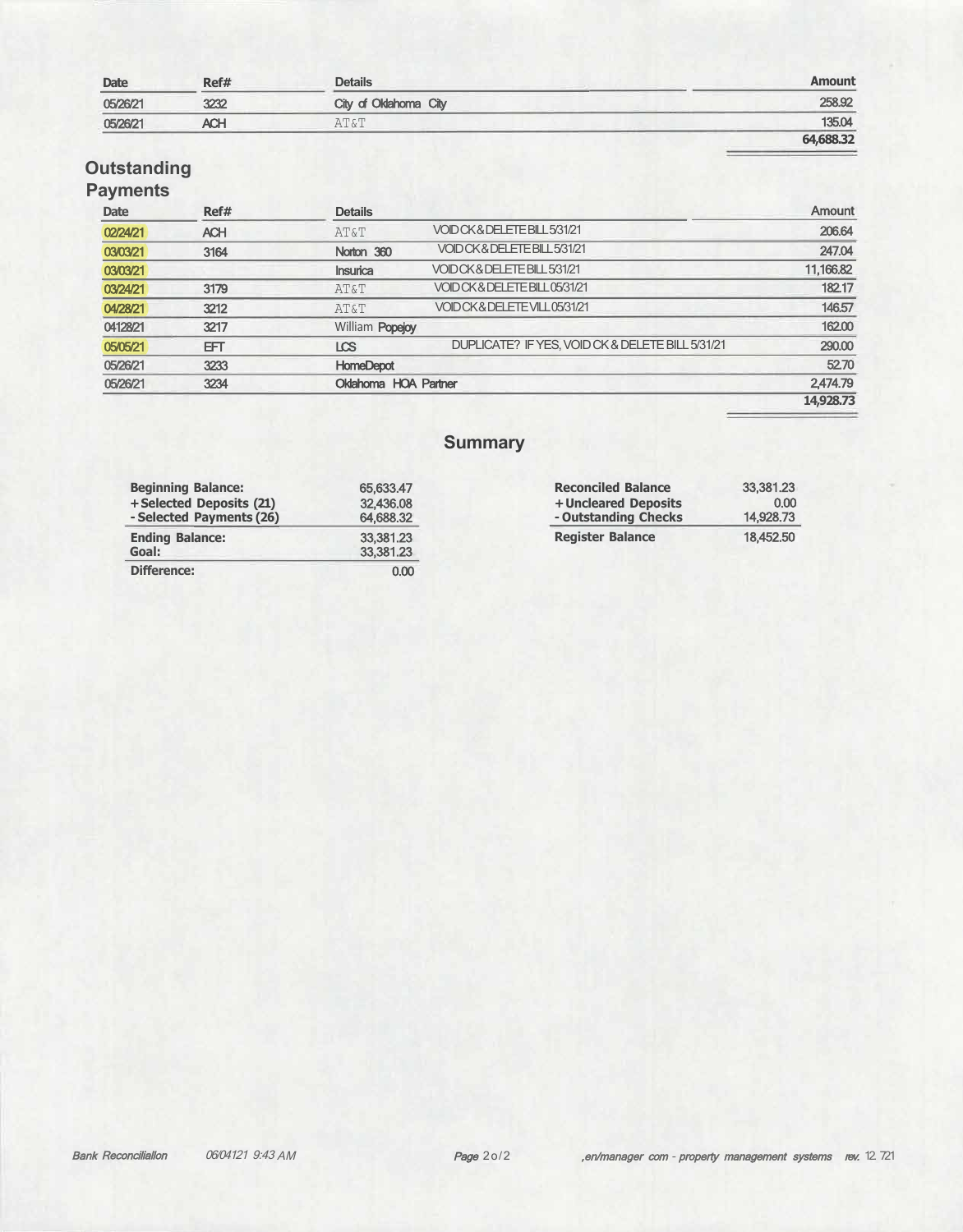## **Owner Bill Attachments**

Owner: Quail Springs Condominiums Phase I

*Paid between 05/01/21 and 05/31/21*

| <b>Bill Date</b> | <b>Vendor</b>                              | Invoice #   | <u>Memo</u>         | <u>Amount</u> | No. of<br><b>Attachments</b> |
|------------------|--------------------------------------------|-------------|---------------------|---------------|------------------------------|
| 05/01/20 LCS     |                                            |             |                     | 290.00        | $\boldsymbol{0}$             |
|                  | 03/09/21 City of Oklahoma City             | 14315wat309 |                     | 389.96        |                              |
|                  | 04/05/21 Office Depot                      | 14242932    |                     | 127.92        |                              |
|                  | 04/08/21 A Step Above Roofing L.L 1328     |             |                     | 18585.00      | 1                            |
|                  | 04/27/21 HRES Maintenance & Mal42721-14425 |             |                     | 32.00         | 1                            |
| 04/29/21 OG&E    |                                            | 14311ELE42  |                     | 33.00         |                              |
|                  | 04/29/21 HomeDepot                         | 3970705     | 6035-3221-4965-9678 | 79.19         |                              |
| 04/29/21 OG&E    |                                            | 14309ELE42  |                     | 31.36         | 1                            |
| 04/29/21 OG&E    |                                            | 14417ELE42  |                     | 35.00         | 1                            |
| 04/29/21 OG&E    |                                            | 14307ELE42  |                     | 40.00         | 1                            |
| 04/29/21 OG&E    |                                            | 14321ELE42  |                     | 33.00         |                              |
| 04/29/21 OG&E    |                                            | 14421ELE42  |                     | 30.31         | 1                            |
| 04/29/21 OG&E    |                                            | 14323EE429  |                     | 38.00         | 1                            |
| 04/29/21 OG&E    |                                            | 14411ele042 |                     | 37.51         | 1                            |
| 04/29/21 OG&E    |                                            | 14305ELE42  |                     | 31.00         | 1                            |
| 04/29/21 OG&E    |                                            | 14315ELE42  |                     | 37.00         | 1                            |
| 04/29/21 OG&E    |                                            | 14303ELE03  |                     | 32.00         |                              |
| 04/29/21 OG&E    |                                            | 14415ele429 |                     | 40.25         |                              |
| 04/29/21 OG&E    |                                            | 14425ELE42  |                     | 35.00         | 1                            |
| 04/29/21 OG&E    |                                            | 14313ELE42  |                     | 132.00        | 1                            |
| 04/29/21 OG&E    |                                            | 14319ELE42  |                     | 30.00         |                              |
| 04/29/21 OG&E    |                                            | 14419ELE42  |                     | 34.11         |                              |
| 04/29/21 OG&E    |                                            | 14401ELE42  |                     | 33.00         | 1                            |
| 04/29/21 OG&E    |                                            | 14407ELE42  |                     | 50.00         | 1                            |
| 04/29/21 OG&E    |                                            | 14403ELE42  |                     | 36.00         | 1                            |
| 04/29/21 OG&E    |                                            | 14409ELE42  |                     | 32.00         |                              |
| 04/29/21 OG&E    |                                            | 14423ELE42  |                     | 30.00         |                              |
| 04/29/21 OG&E    |                                            | 14405ELE42  |                     | 34.00         |                              |
| 04/29/21 OG&E    |                                            | 143173ELE4  |                     | 34.00         |                              |
|                  | 04/30/21 HomeDepot                         | 2970733     | 6035-3221-4965-9678 | 54.27         | 1                            |
| 05/01/21 LCS     |                                            | 921335      |                     | 145.00        |                              |
|                  | 05/03/21 HomeDepot                         | 9970796     | 6035-3221-4965-9678 | 28.66         |                              |
|                  | 05/04/21 HRES Maintenance & Mal50421-14421 |             |                     | 120.25        |                              |
|                  | 05/04/21 HRES Maintenance & Mal50421-B/C-C |             |                     | 32.00         |                              |
|                  | 05/04/21 HRES Maintenance & Mal50421-14417 |             |                     | 114.00        |                              |
|                  | 05/04/21 HRES Maintenance & Mal50421-14321 |             |                     | 32.00         |                              |
|                  | 05/04/21 HRES Maintenance & Mal50421-14403 |             |                     | 32.00         |                              |
|                  | 05/04/21 Ancel Airington & Associa 12964   |             |                     | 300.00        | 1                            |
|                  | 05/05/21 City of Oklahoma City             | 14425wat050 |                     | 258.92        | 0                            |
| 05/06/21 Lowes   |                                            | 901393      | 82131379011435      | 32.64         |                              |
|                  | 05/06/21 Hampton Fire & Security F531468   |             |                     | 59.90         |                              |
|                  | 05/08/21 City of Oklahoma City             | 14315wat508 |                     | 319.73        | 1                            |
|                  | 05/08/21 City of Oklahoma City             | 14313WAT5   |                     | 397.78        | 1                            |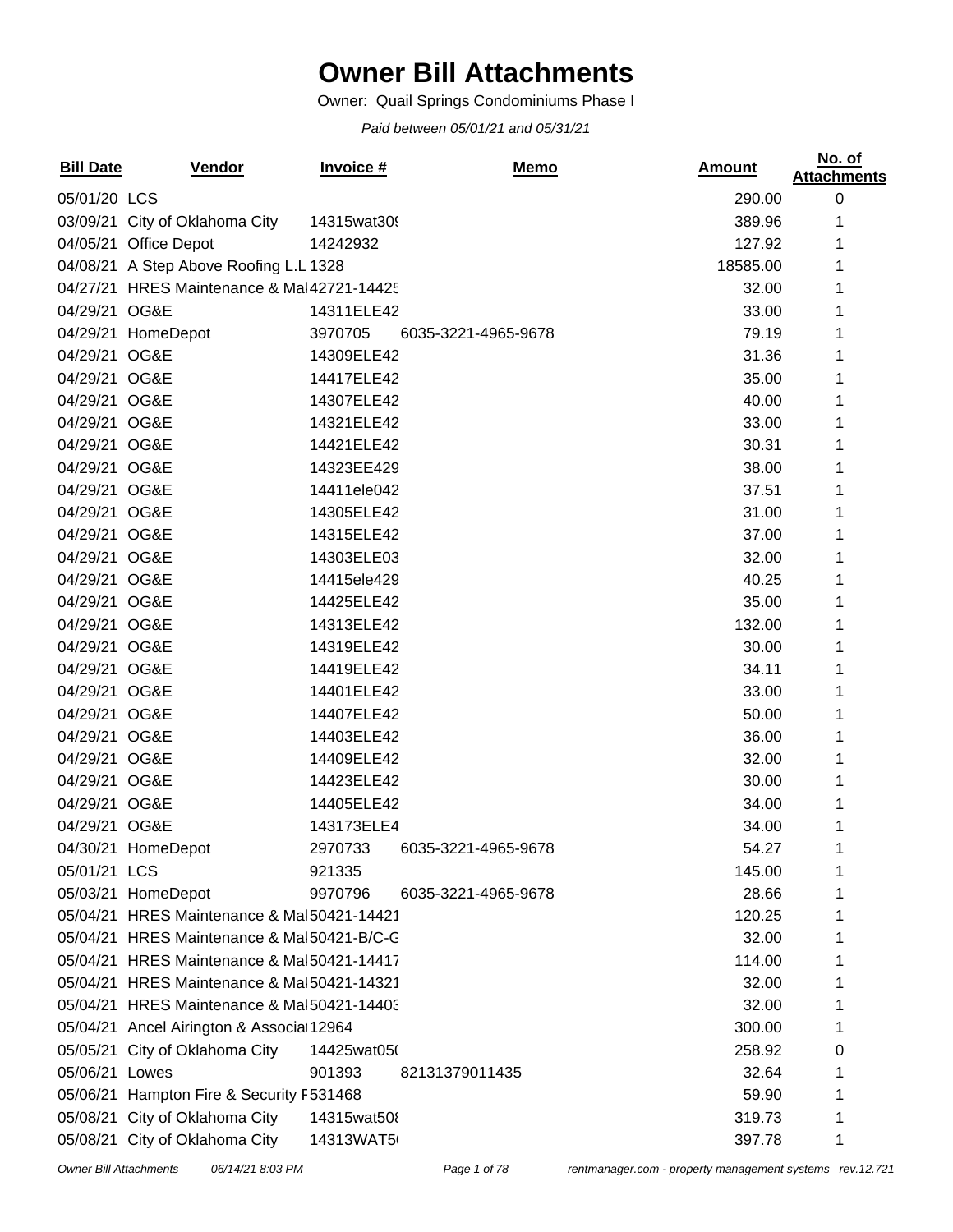| 05/08/21<br>City of Oklahoma City | 14423WAT5                                                                                                                                                                                                                                                                                                                                                                                                                                                                                                                                                                                                                                                                                                                                                                                                                                                                                                                 |                                                                  | 346.78                                                                                                                                                                                                                                                                                                                                                                                                                                                                                        | 1                                                                                                                                                                                                                                                                                    |
|-----------------------------------|---------------------------------------------------------------------------------------------------------------------------------------------------------------------------------------------------------------------------------------------------------------------------------------------------------------------------------------------------------------------------------------------------------------------------------------------------------------------------------------------------------------------------------------------------------------------------------------------------------------------------------------------------------------------------------------------------------------------------------------------------------------------------------------------------------------------------------------------------------------------------------------------------------------------------|------------------------------------------------------------------|-----------------------------------------------------------------------------------------------------------------------------------------------------------------------------------------------------------------------------------------------------------------------------------------------------------------------------------------------------------------------------------------------------------------------------------------------------------------------------------------------|--------------------------------------------------------------------------------------------------------------------------------------------------------------------------------------------------------------------------------------------------------------------------------------|
|                                   |                                                                                                                                                                                                                                                                                                                                                                                                                                                                                                                                                                                                                                                                                                                                                                                                                                                                                                                           |                                                                  |                                                                                                                                                                                                                                                                                                                                                                                                                                                                                               | 1                                                                                                                                                                                                                                                                                    |
|                                   |                                                                                                                                                                                                                                                                                                                                                                                                                                                                                                                                                                                                                                                                                                                                                                                                                                                                                                                           |                                                                  |                                                                                                                                                                                                                                                                                                                                                                                                                                                                                               | 1                                                                                                                                                                                                                                                                                    |
|                                   |                                                                                                                                                                                                                                                                                                                                                                                                                                                                                                                                                                                                                                                                                                                                                                                                                                                                                                                           |                                                                  |                                                                                                                                                                                                                                                                                                                                                                                                                                                                                               | 1                                                                                                                                                                                                                                                                                    |
|                                   |                                                                                                                                                                                                                                                                                                                                                                                                                                                                                                                                                                                                                                                                                                                                                                                                                                                                                                                           |                                                                  |                                                                                                                                                                                                                                                                                                                                                                                                                                                                                               | 1                                                                                                                                                                                                                                                                                    |
|                                   |                                                                                                                                                                                                                                                                                                                                                                                                                                                                                                                                                                                                                                                                                                                                                                                                                                                                                                                           |                                                                  |                                                                                                                                                                                                                                                                                                                                                                                                                                                                                               | 1                                                                                                                                                                                                                                                                                    |
|                                   |                                                                                                                                                                                                                                                                                                                                                                                                                                                                                                                                                                                                                                                                                                                                                                                                                                                                                                                           |                                                                  |                                                                                                                                                                                                                                                                                                                                                                                                                                                                                               | 1                                                                                                                                                                                                                                                                                    |
|                                   |                                                                                                                                                                                                                                                                                                                                                                                                                                                                                                                                                                                                                                                                                                                                                                                                                                                                                                                           |                                                                  |                                                                                                                                                                                                                                                                                                                                                                                                                                                                                               | 1                                                                                                                                                                                                                                                                                    |
|                                   |                                                                                                                                                                                                                                                                                                                                                                                                                                                                                                                                                                                                                                                                                                                                                                                                                                                                                                                           |                                                                  |                                                                                                                                                                                                                                                                                                                                                                                                                                                                                               | 1                                                                                                                                                                                                                                                                                    |
|                                   |                                                                                                                                                                                                                                                                                                                                                                                                                                                                                                                                                                                                                                                                                                                                                                                                                                                                                                                           |                                                                  |                                                                                                                                                                                                                                                                                                                                                                                                                                                                                               | 1                                                                                                                                                                                                                                                                                    |
|                                   |                                                                                                                                                                                                                                                                                                                                                                                                                                                                                                                                                                                                                                                                                                                                                                                                                                                                                                                           |                                                                  |                                                                                                                                                                                                                                                                                                                                                                                                                                                                                               | 1                                                                                                                                                                                                                                                                                    |
|                                   |                                                                                                                                                                                                                                                                                                                                                                                                                                                                                                                                                                                                                                                                                                                                                                                                                                                                                                                           |                                                                  |                                                                                                                                                                                                                                                                                                                                                                                                                                                                                               | 1                                                                                                                                                                                                                                                                                    |
|                                   |                                                                                                                                                                                                                                                                                                                                                                                                                                                                                                                                                                                                                                                                                                                                                                                                                                                                                                                           |                                                                  |                                                                                                                                                                                                                                                                                                                                                                                                                                                                                               | 1                                                                                                                                                                                                                                                                                    |
|                                   |                                                                                                                                                                                                                                                                                                                                                                                                                                                                                                                                                                                                                                                                                                                                                                                                                                                                                                                           |                                                                  |                                                                                                                                                                                                                                                                                                                                                                                                                                                                                               | 1                                                                                                                                                                                                                                                                                    |
|                                   |                                                                                                                                                                                                                                                                                                                                                                                                                                                                                                                                                                                                                                                                                                                                                                                                                                                                                                                           |                                                                  |                                                                                                                                                                                                                                                                                                                                                                                                                                                                                               | 1                                                                                                                                                                                                                                                                                    |
|                                   |                                                                                                                                                                                                                                                                                                                                                                                                                                                                                                                                                                                                                                                                                                                                                                                                                                                                                                                           |                                                                  |                                                                                                                                                                                                                                                                                                                                                                                                                                                                                               | 1                                                                                                                                                                                                                                                                                    |
|                                   |                                                                                                                                                                                                                                                                                                                                                                                                                                                                                                                                                                                                                                                                                                                                                                                                                                                                                                                           |                                                                  |                                                                                                                                                                                                                                                                                                                                                                                                                                                                                               | 1                                                                                                                                                                                                                                                                                    |
|                                   |                                                                                                                                                                                                                                                                                                                                                                                                                                                                                                                                                                                                                                                                                                                                                                                                                                                                                                                           |                                                                  |                                                                                                                                                                                                                                                                                                                                                                                                                                                                                               | 1                                                                                                                                                                                                                                                                                    |
|                                   |                                                                                                                                                                                                                                                                                                                                                                                                                                                                                                                                                                                                                                                                                                                                                                                                                                                                                                                           |                                                                  |                                                                                                                                                                                                                                                                                                                                                                                                                                                                                               | 1                                                                                                                                                                                                                                                                                    |
|                                   |                                                                                                                                                                                                                                                                                                                                                                                                                                                                                                                                                                                                                                                                                                                                                                                                                                                                                                                           |                                                                  |                                                                                                                                                                                                                                                                                                                                                                                                                                                                                               | 1                                                                                                                                                                                                                                                                                    |
|                                   |                                                                                                                                                                                                                                                                                                                                                                                                                                                                                                                                                                                                                                                                                                                                                                                                                                                                                                                           |                                                                  |                                                                                                                                                                                                                                                                                                                                                                                                                                                                                               | 1                                                                                                                                                                                                                                                                                    |
|                                   |                                                                                                                                                                                                                                                                                                                                                                                                                                                                                                                                                                                                                                                                                                                                                                                                                                                                                                                           |                                                                  |                                                                                                                                                                                                                                                                                                                                                                                                                                                                                               | 1                                                                                                                                                                                                                                                                                    |
|                                   |                                                                                                                                                                                                                                                                                                                                                                                                                                                                                                                                                                                                                                                                                                                                                                                                                                                                                                                           |                                                                  |                                                                                                                                                                                                                                                                                                                                                                                                                                                                                               | 1                                                                                                                                                                                                                                                                                    |
|                                   |                                                                                                                                                                                                                                                                                                                                                                                                                                                                                                                                                                                                                                                                                                                                                                                                                                                                                                                           | 1                                                                |                                                                                                                                                                                                                                                                                                                                                                                                                                                                                               |                                                                                                                                                                                                                                                                                      |
|                                   |                                                                                                                                                                                                                                                                                                                                                                                                                                                                                                                                                                                                                                                                                                                                                                                                                                                                                                                           |                                                                  |                                                                                                                                                                                                                                                                                                                                                                                                                                                                                               | 1                                                                                                                                                                                                                                                                                    |
|                                   |                                                                                                                                                                                                                                                                                                                                                                                                                                                                                                                                                                                                                                                                                                                                                                                                                                                                                                                           |                                                                  |                                                                                                                                                                                                                                                                                                                                                                                                                                                                                               | 1                                                                                                                                                                                                                                                                                    |
|                                   |                                                                                                                                                                                                                                                                                                                                                                                                                                                                                                                                                                                                                                                                                                                                                                                                                                                                                                                           |                                                                  |                                                                                                                                                                                                                                                                                                                                                                                                                                                                                               | $\mathbf 0$                                                                                                                                                                                                                                                                          |
|                                   |                                                                                                                                                                                                                                                                                                                                                                                                                                                                                                                                                                                                                                                                                                                                                                                                                                                                                                                           |                                                                  |                                                                                                                                                                                                                                                                                                                                                                                                                                                                                               | 1                                                                                                                                                                                                                                                                                    |
|                                   |                                                                                                                                                                                                                                                                                                                                                                                                                                                                                                                                                                                                                                                                                                                                                                                                                                                                                                                           |                                                                  |                                                                                                                                                                                                                                                                                                                                                                                                                                                                                               | 1                                                                                                                                                                                                                                                                                    |
|                                   |                                                                                                                                                                                                                                                                                                                                                                                                                                                                                                                                                                                                                                                                                                                                                                                                                                                                                                                           |                                                                  | 2474.79                                                                                                                                                                                                                                                                                                                                                                                                                                                                                       | $\mathbf 0$                                                                                                                                                                                                                                                                          |
|                                   | 7105217                                                                                                                                                                                                                                                                                                                                                                                                                                                                                                                                                                                                                                                                                                                                                                                                                                                                                                                   | 6035-3221-4965-9678                                              | 11.92                                                                                                                                                                                                                                                                                                                                                                                                                                                                                         | 1                                                                                                                                                                                                                                                                                    |
|                                   | 05/08/21 City of Oklahoma City<br>05/08/21<br>City of Oklahoma City<br>05/08/21 City of Oklahoma City<br>City of Oklahoma City<br>05/08/21<br>City of Oklahoma City<br>05/08/21<br>05/08/21 City of Oklahoma City<br>City of Oklahoma City<br>05/08/21<br>05/08/21<br>City of Oklahoma City<br>City of Oklahoma City<br>05/08/21<br>City of Oklahoma City<br>05/08/21<br>05/08/21 City of Oklahoma City<br>City of Oklahoma City<br>05/08/21<br>05/08/21 City of Oklahoma City<br>05/08/21<br>City of Oklahoma City<br>05/08/21 City of Oklahoma City<br>05/08/21 City of Oklahoma City<br>05/08/21 City of Oklahoma City<br>05/08/21 City of Oklahoma City<br>05/08/21 City of Oklahoma City<br>05/09/21 City of Oklahoma City<br>05/10/21 HomeDepot<br>05/14/21 HomeDepot<br>05/15/21 AT&T<br>05/17/21 Kevin McSween<br>05/17/21 HomeDepot<br>05/18/21 HomeDepot<br>05/19/21 Oklahoma HOA Partner<br>05/25/21 HomeDepot | 2510891<br>85263600<br>515phon<br>561427<br>4622923<br>apr21mgmt | 14303WAT5<br>14417WAT5<br>14415WAT5<br>14317wat508<br>14409wat508<br>14319WAT5<br>14311WAT5<br>14421WAT5<br>14321WAT5<br>14307WAT5<br>14425-20WA<br>14305WAT5<br>14309WAT5<br>14411WAT5<br>14323WAT5<br>14419WAT5<br>14401WAT5<br>14403WAT5<br>14405WAT5<br>14407WAT5<br>6035-3221-4965-9678<br>05/11/21 HRES Maintenance & Mal50421-14423<br>05/11/21 HRES Maintenance & Mal50421-14421<br>6035-3221-4965-9678<br>153787925-3<br>Parking Lot I<br>6035-3221-4965-9678<br>6035-3221-4965-9678 | 230.19<br>291.48<br>349.53<br>529.94<br>1215.13<br>767.43<br>430.93<br>340.32<br>336.22<br>167.77<br>1156.08<br>279.03<br>233.21<br>246.73<br>417.41<br>316.22<br>428.45<br>441.83<br>414.65<br>370.59<br>52.01<br>85.50<br>73.00<br>40.78<br>135.04<br>19035.00<br>108.58<br>131.27 |